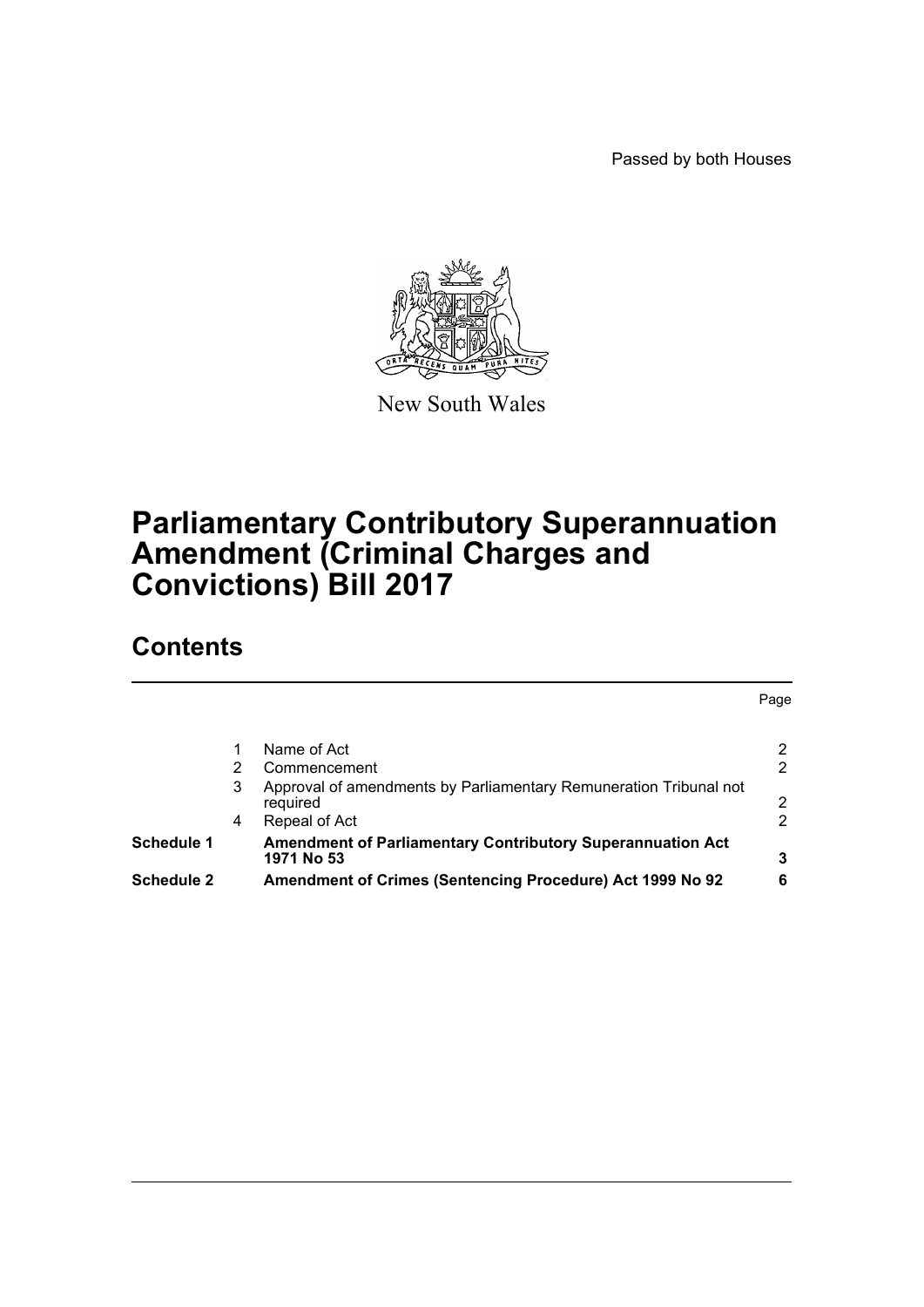*I certify that this public bill, which originated in the Legislative Assembly, has finally passed the Legislative Council and the Legislative Assembly of New South Wales.*

> *Clerk of the Legislative Assembly. Legislative Assembly, Sydney,* , 2017



New South Wales

# **Parliamentary Contributory Superannuation Amendment (Criminal Charges and Convictions) Bill 2017**

Act No , 2017

An Act to amend the *Parliamentary Contributory Superannuation Act 1971* with respect to the suspension or termination of superannuation entitlements of former members who are charged with or convicted of serious offences after ceasing to be a member; and to make a related amendment to the *Crimes (Sentencing Procedure) Act 1999*.

*I have examined this bill and find it to correspond in all respects with the bill as finally passed by both Houses.*

*Assistant Speaker of the Legislative Assembly.*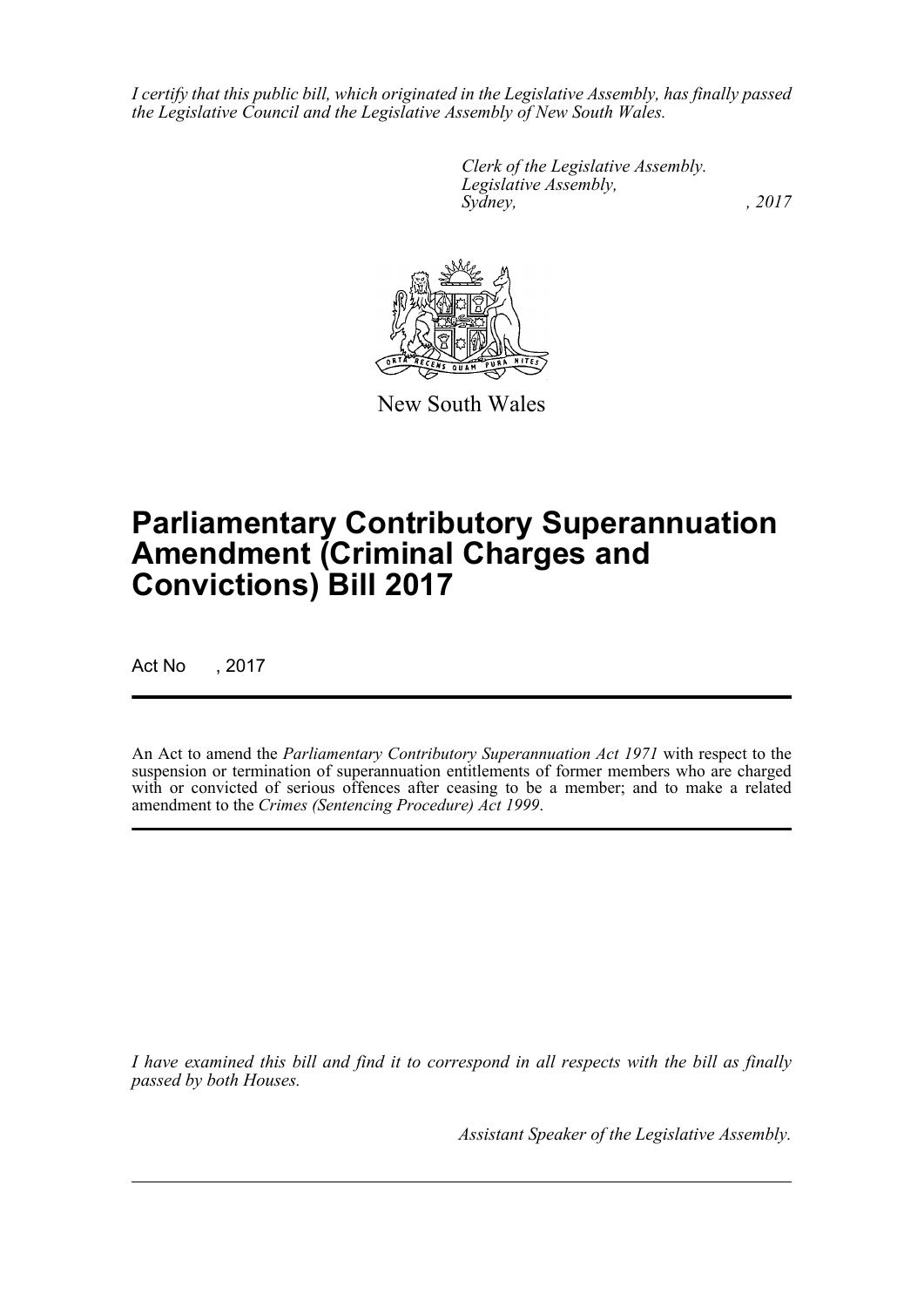Parliamentary Contributory Superannuation Amendment (Criminal Charges and Convictions) Bill 2017 [NSW]

#### <span id="page-2-0"></span>**The Legislature of New South Wales enacts:**

#### **1 Name of Act**

This Act is the *Parliamentary Contributory Superannuation Amendment (Criminal Charges and Convictions) Act 2017*.

#### <span id="page-2-1"></span>**2 Commencement**

- (1) This Act commences on the date of assent to this Act, except as provided by subsection (2).
- (2) Section 3 is taken to have commenced on 23 May 2017.

#### <span id="page-2-2"></span>**3 Approval of amendments by Parliamentary Remuneration Tribunal not required**

Section 4 of the *Parliamentary Contributory Superannuation Act 1971* does not apply to or in respect of this Act.

#### <span id="page-2-3"></span>**4 Repeal of Act**

- (1) This Act is repealed on the day following the date of assent to this Act.
- (2) The repeal of this Act does not, because of the operation of section 30 of the *Interpretation Act 1987*, affect any amendment made by this Act.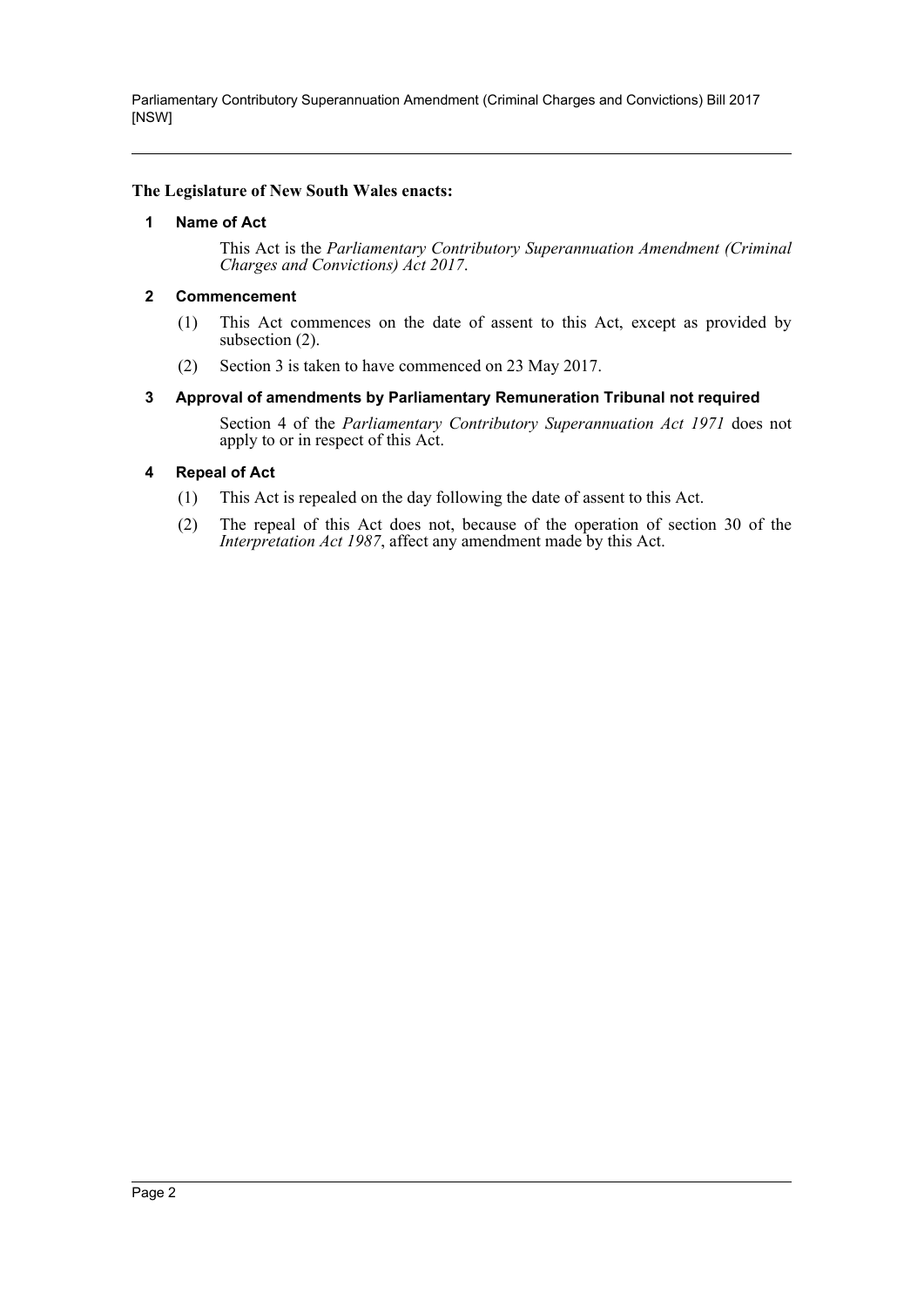Parliamentary Contributory Superannuation Amendment (Criminal Charges and Convictions) Bill 2017 [NSW]

Schedule 1 Amendment of Parliamentary Contributory Superannuation Act 1971 No 53

## <span id="page-3-0"></span>**Schedule 1 Amendment of Parliamentary Contributory Superannuation Act 1971 No 53**

#### **[1] Section 19AA Member or former member charged with or convicted of serious offence**

Omit section 19AA (1). Insert instead:

- (1) This section applies in respect of a person:
	- (a) who ceases to be a member while proceedings for a serious offence are pending against the person, or
	- (b) who ceased to be a member if proceedings for a serious offence are instituted against the person for conduct that occurred when the person was a member.

#### **[2] Section 19AA (2)**

Insert "However, the trustees may lift the suspension and reinstate the person's entitlement to a pension pending the finalisation of the proceedings if satisfied that the suspension is not in the public interest." after "the former member.".

#### **[3] Section 19AA (4), (4A) and (4B)**

Omit section 19AA (4). Insert instead:

- (4) If the finalisation of the proceedings results in the person being convicted of a serious offence:
	- (a) the person ceases to have any entitlement to receive a pension or any further payment of a pension under this Part, and any pension already paid is to be repaid to the Fund, and
	- (b) any election under section 20 (Right to convert pension to lump sum entitlement) in respect of the pension (since the person last became a member) is of no effect and is taken never to have been made, and any lump sum payment made under this Part pursuant to any such election is to be repaid to the Fund, and
	- (c) the person's net contributions are to be refunded to the person,

except as otherwise provided by this section.

- (4A) If the person, before being convicted of the serious offence, had been in receipt of a pension or had received a lump sum payment pursuant to an election under section 20, the trustees may refund net contributions by deducting the amount of the refund from any pension already paid, or any lump sum payment, that the person is required to repay to the Fund under subsection (4).
- (4B) If the conviction of the person is quashed by a court after the finalisation of the proceedings for the serious offence, the trustees must, on application by the person, reinstate the person's pension and repay to the person any amount of pension, or any part of the lump sum, that the person has repaid to the Fund.

### **[4] Section 19AA (6)**

Omit the subsection. Insert instead:

- (6) If a person's entitlement to a pension is reinstated following the lifting of a suspension or following the quashing of the person's conviction:
	- (a) the reinstatement has effect from immediately before the entitlement to pension was suspended or terminated and as if the entitlement had not been suspended or terminated, and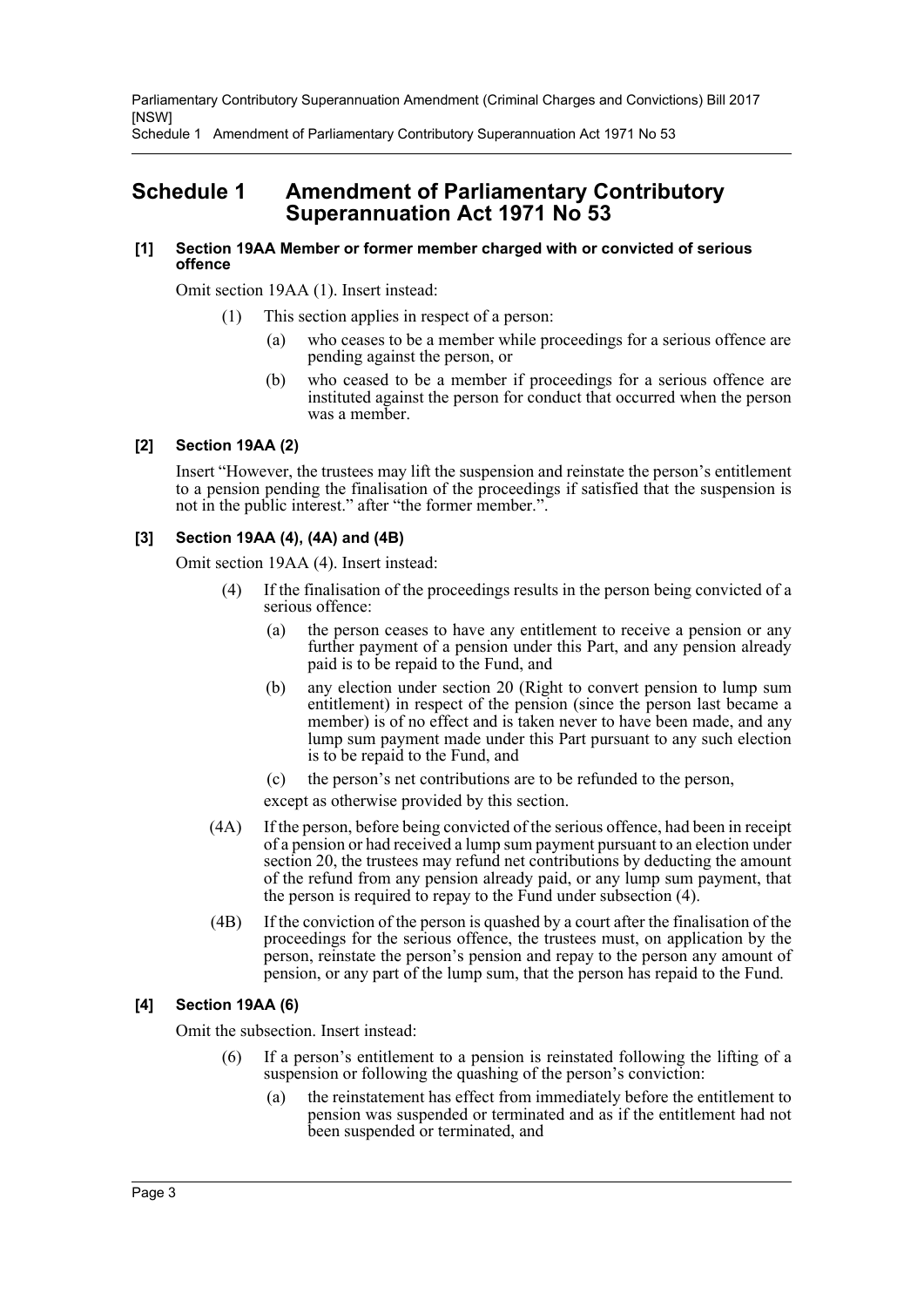Parliamentary Contributory Superannuation Amendment (Criminal Charges and Convictions) Bill 2017 [NSW]

Schedule 1 Amendment of Parliamentary Contributory Superannuation Act 1971 No 53

(b) an election may be made under section 20 (2) within 3 months after the entitlement is reinstated.

### **[5] Section 19AA (7)**

Omit "subsection (4) (b)". Insert instead "subsection (4) (c)".

#### **[6] Section 19AA (8)**

Omit the second sentence relating to the appeal period. Insert instead:

#### The *appeal period* is:

- (a) the period within which an appeal may be lodged (but excluding any extension to that period that a court may grant), or
- (b) the period of 12 months after the conviction or acquittal,

whichever is the earlier.

#### **[7] Section 19AA (8A)**

Insert after section 19AA (8):

(8A) Criminal proceedings that result in a person being convicted or acquitted are still pending for the purposes of this section until they are finalised for the purposes of this section.

#### **[8] Section 19AA (10)**

Insert in alphabetical order:

*cease to be a member* means cease to be a member and to be entitled to salary.

#### **[9] Section 20 Right to convert pension to lump sum entitlement**

Insert "or 19AA" after "section 25" in section 20 (6), (9) and (10) wherever occurring.

#### **[10] Section 23A Right of certain spouses or de facto partners to convert part of pension entitlement to lump sum entitlement**

Insert "(except section 19AA)" after "this Part" in section 23A (2).

#### **[11] Schedule 1 Savings, transitional and other provisions**

Insert at the end of clause 1 (1):

*Parliamentary Contributory Superannuation Amendment (Criminal Charges and Convictions) Act 2017*

#### **[12] Schedule 1, clause 11 Criminal charges and convictions—section 19AA as originally enacted**

Insert "(as originally enacted)" after "Section 19AA" in clause 11 (1).

#### **[13] Schedule 1, clause 11A**

Insert after clause 11:

#### **11A Criminal charges and convictions—2017 amendments to sections 19AA etc**

The amendments made to sections 19AA, 20 and 23A (and to the *Crimes (Sentencing Procedure) Act 1999*) by the *Parliamentary Contributory Superannuation Amendment (Criminal Charges and Convictions) Act 2017* extend to:

(a) any serious offence committed before the commencement of those amendments, and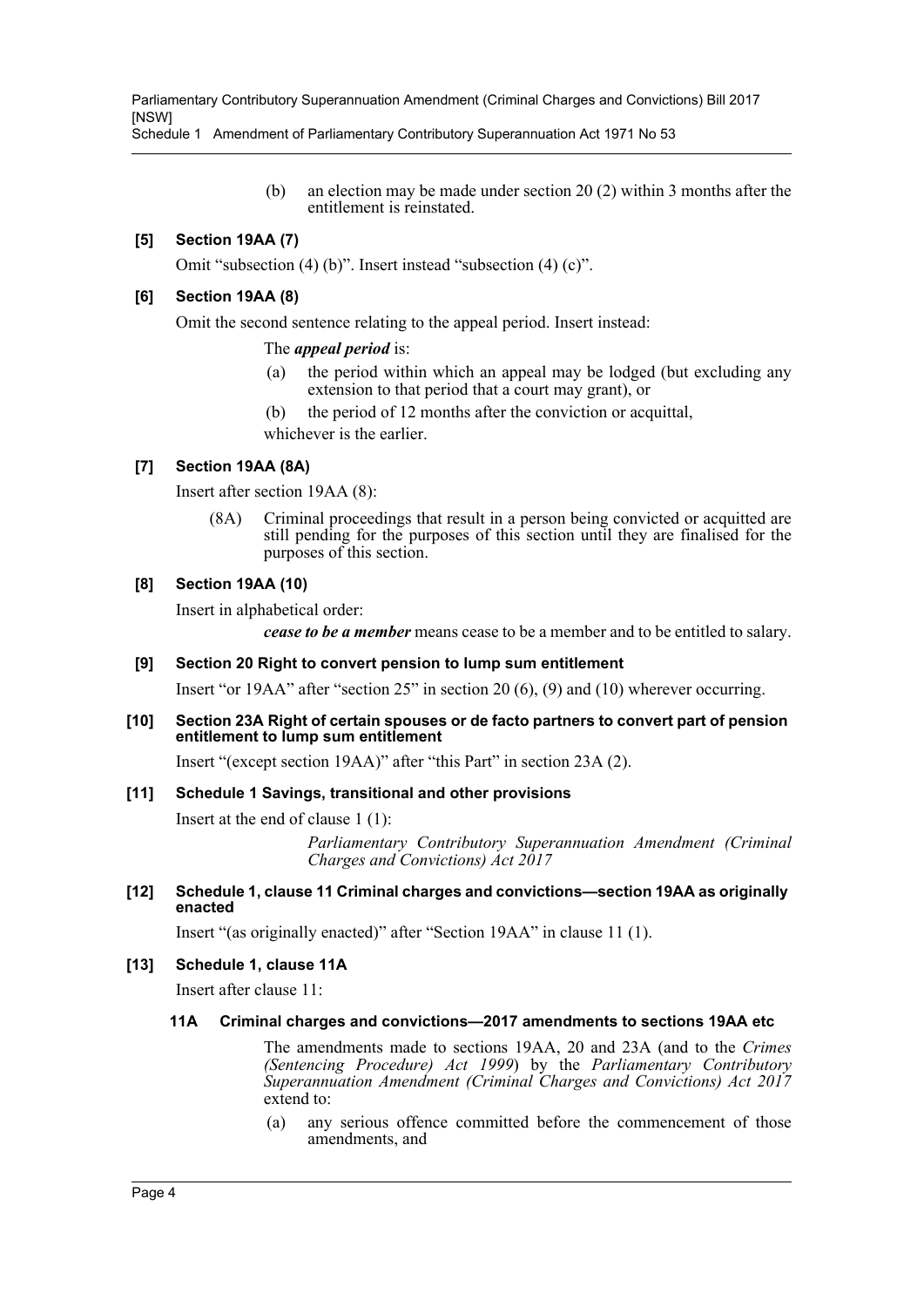- (b) any conviction before the commencement of those amendments, and
- (c) a person who ceased to be a member before the commencement of those amendments (and to any entitlement of the person to a pension or lump sum that accrued or was paid before that commencement).